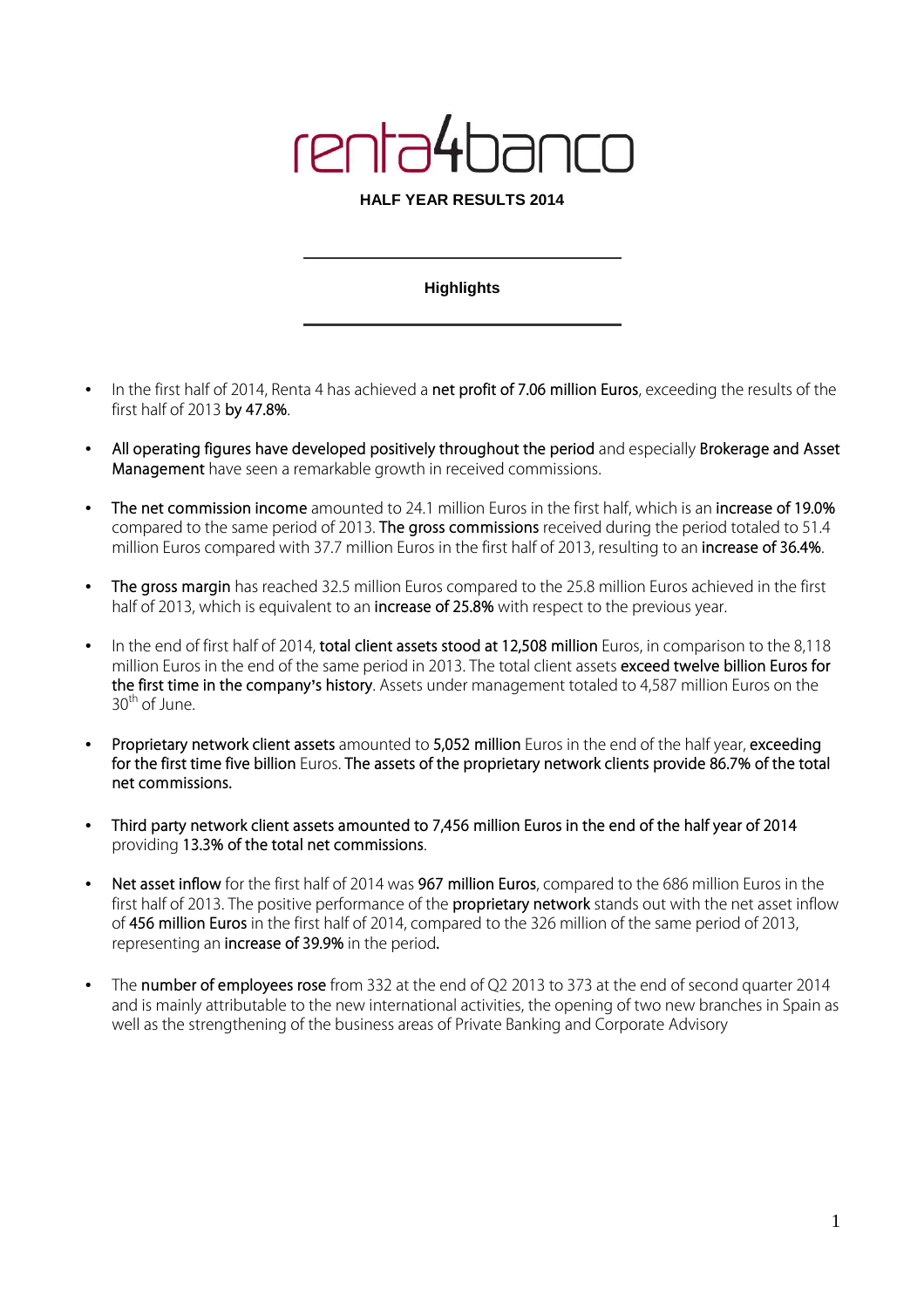## **Main figures**

| <b>Operative Numbers</b>                                                 | June 14     | June 13     | %            |
|--------------------------------------------------------------------------|-------------|-------------|--------------|
| Nº Clients                                                               | 336,693     | 286,919     | 17.3%        |
| Proprietary Network                                                      | 59,645      | 52,575      | 13.4%        |
| Third Party Network                                                      | 277,048     | 234,344     | 18.2%        |
| Total Assets (Euro million)                                              | 12,508      | 8,118       | 54.1%        |
| Equity                                                                   | 6,669       | 4,389       | 52.0%        |
| <b>Investment Funds</b><br>(proprietary and international fund managers) | 2,703       | 1,482       | 82.4%        |
| <b>Pension Funds</b>                                                     | 1,889       | 1,321       | 43.0%        |
| <b>SICAVs</b>                                                            | 585         | 463         | 26.3%        |
| Others                                                                   | 662         | 463         | 43.0%        |
| Assets Proprietary Network (Euro million)                                | 5,052       | 3,421       | 47.7%        |
| Assets Third Party Networks (Euro million)                               | 7,456       | 4,697       | 58.7%        |
| Financial Indicators (Euro thousand)                                     |             |             |              |
| <b>Commissions earned</b>                                                | 51,369      | 37,658      | 36.4%        |
| <b>Interest Margin</b>                                                   | 3,099       | 3,211       | $-3.5%$      |
| Results of Financial operations                                          | 5,068       | 2,475       | 104.8%       |
| <b>Operative Cost</b>                                                    | 22,660      | 19,256      | 17.7%        |
| <b>Gross Margin</b>                                                      | 32,503      | 25,840      | 25.8%        |
| <b>Operative Result</b>                                                  | 9,992       | 6,602       | 51.4%        |
| <b>Net Profit</b>                                                        | 7,064       | 4,781       | 47.8%        |
| EPS                                                                      | 0.17        | 0.12        | 47.8%        |
| <b>Staff</b>                                                             |             |             |              |
| <b>Total Staff</b>                                                       | 373         | 332         | 12.3%        |
| <b>Branch Network</b>                                                    | 202         | 182         | 11.0%        |
| <b>Central Services</b>                                                  | 171         | 150         | 14.0%        |
| Nº Offices                                                               | 60          | 58          |              |
| <b>The Stock</b>                                                         |             |             |              |
| Ticker (Reuters/Bloomberg/Adrs)                                          | RTA4.MA     | RTA4.MA     | <b>RSVXY</b> |
| Stock Price $(\epsilon)$                                                 | 5.80        | 4.63        | 25.27%       |
| Capitalisation $(E)$                                                     | 236,020,577 | 188,409,530 | 25.27%       |
| Total number of shares                                                   | 40,693,203  | 40,693,203  |              |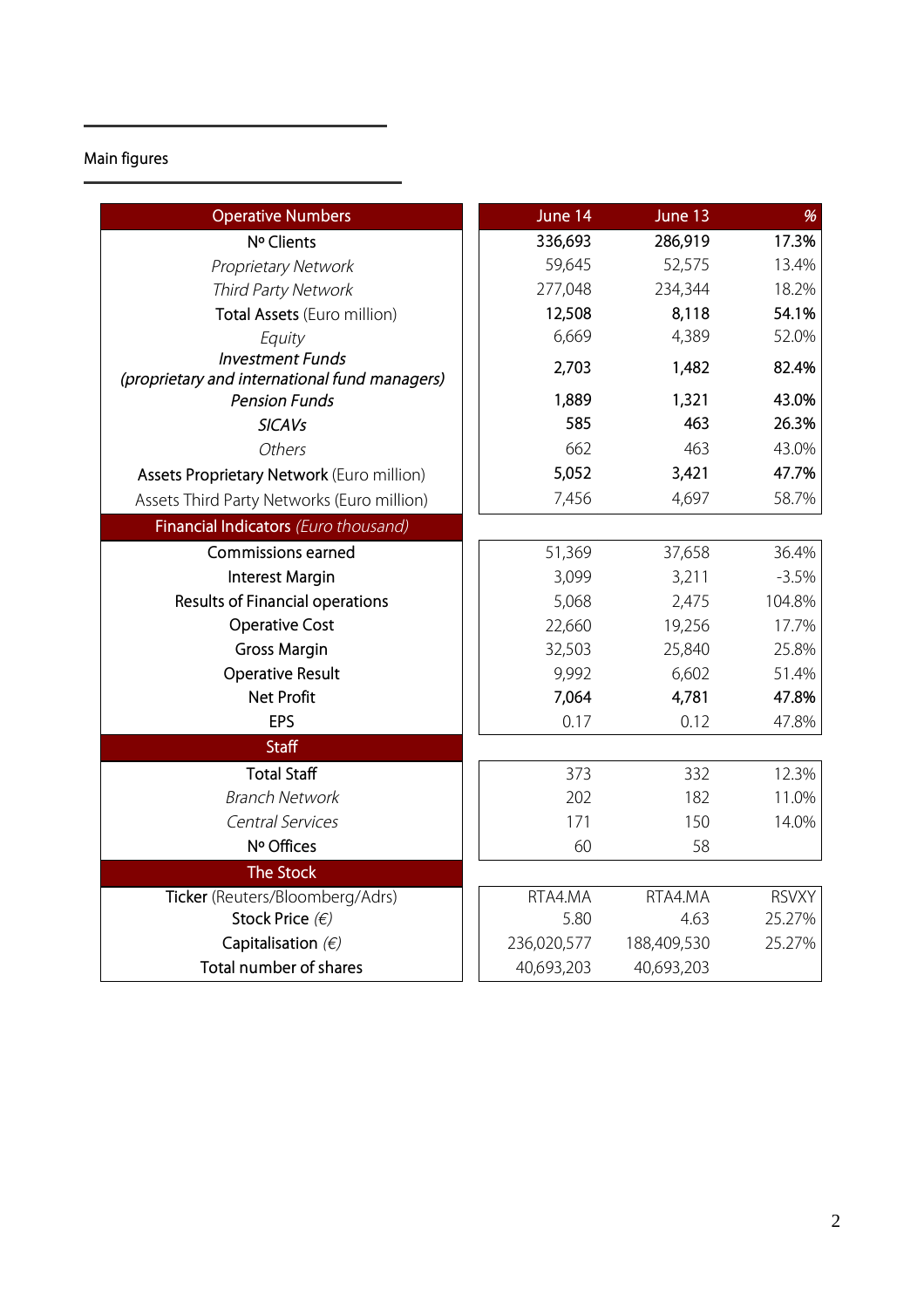#### **Consolidated Profit and Loss Account**

|                                                                          | O2/2014   | O <sub>2</sub> /2013 | %         | 30/06/2014 | 30/06/2013 | %         |
|--------------------------------------------------------------------------|-----------|----------------------|-----------|------------|------------|-----------|
| Interest and similar income                                              | 2,018     | 2,307                | $-12.5%$  | 4,174      | 4,773      | $-12.5%$  |
| Interest expense and similar charges                                     | $-518$    | $-724$               | $-28.5%$  | $-1.075$   | $-1.562$   | $-31.2%$  |
| Net Interest Income                                                      | 1,500     | 1,583                | $-5.2%$   | 3,099      | 3,211      | $-3.5%$   |
| Return on equity instruments                                             | 80        | 140                  | $-42.9%$  | 80         | 140        | $-42.9%$  |
| Share of profit (loss) of entities accounted for using the equity method | $-170$    | $-274$               | $-38.0%$  | $-315$     | $-442$     | $-28.7%$  |
| Fee and commission income                                                | 24,821    | 19,434               | 27.7%     | 51,369     | 37,658     | 36.4%     |
| Fee and commission expenses                                              | $-12,498$ | $-8.840$             | 41.4%     | $-27,203$  | $-17,354$  | 56.8%     |
| Gains or losses on financial assets and liabilities (net)                | 1,986     | 1.309                | 51.7%     | 5,068      | 2,475      | 104.8%    |
| Exchange differences (net)                                               | 412       | 128                  | 221.9%    | 791        | 460        | 72.0%     |
| Other operating income                                                   | 83        | 63                   | 31.7%     | 153        | 242        | $-36.8%$  |
| Other operating expenses                                                 | $-258$    | $-312$               | $-17.3%$  | $-539$     | $-550$     | $-2.0%$   |
| <b>Gross Margin</b>                                                      | 15,956    | 13,231               | 20.6%     | 32,503     | 25,840     | 25.8%     |
| Administrative expenses:                                                 | $-9,604$  | $-8,840$             | 8.6%      | $-20,297$  | $-17,240$  | 17.7%     |
| a) Personnel expensesl                                                   | $-5.515$  | $-5,131$             | 7.5%      | $-12,250$  | $-9,964$   | 22.9%     |
| b) Other administrative expenses                                         | $-4.089$  | $-3.709$             | 10.2%     | $-8.047$   | $-7,276$   | 10.6%     |
| Depreciation and amortisation                                            | $-951$    | $-742$               | 28.2%     | $-1,824$   | $-1,466$   | 24.4%     |
| Provision expenses (net)                                                 |           | 18                   | $-100.0%$ |            | 192        | $-100.0%$ |
| Impairment losses on financial assets (net)                              | $-306$    | $-90$                | 240.0%    | $-390$     | $-724$     | $-46.1%$  |
| <b>Operating Profit</b>                                                  | 5,095     | 3,577                | 42.4%     | 9,992      | 6,602      | 51.3%     |
| PROFIT (LOSS) BEFORE TAX                                                 | 5,095     | 3,577                | 42.4%     | 9,992      | 6,602      | 51.3%     |
| Tax on profit                                                            | $-1,474$  | $-876$               | 68.3%     | $-2,928$   | $-1,821$   | 60.8%     |
| PROFIT FOR THE YEAR FROM CONTINUING OPERATIONS                           | 3,621     | 2,701                | 34.1%     | 7,064      | 4,781      | 47.8%     |
| CONSOLIDATED PROFIT (LOSS) FOR THE YEAR                                  | 3,621     | 2,701                | 34.1%     | 7,064      | 4,781      | 47.8%     |
| a) Profit (loss) attributed to the parent                                | 3,590     | 2,681                | 33.9%     | 6,968      | 4,718      | 47.7%     |
| b) Profit (loss) attributed to minority interests                        | 31        | 20                   | 55.0%     | 96         | 63         | 52.4%     |

In thousand Euros

#### **Operating Data**

In the first half of 2014, there was **an increase in the number of clients and net inflow of assets** to be invested in different asset classes.

The amount of **total client assets under management and administration** in the end of June stood at 12,508 million Euros (5,052 million Euros from the proprietary network and 7,456 million Euros from the third party network), representing 54.1% more than the amount reached in the end of June 2013. **The net inflow of assets** from proprietary and third party clients was 967 million Euros, an increase of 41% from the previous result of the first half of 2013.

**Proprietary network client assets** amounted to **5,052 million** Euros in the end of the half year**, exceeding for the first time five billion** Euros. **The assets of the proprietary network clients provide 86.7% of the total net revenues.**

**Third party network client assets amounted to 7,456 million Euros** in the end of the half year of 2014 providing 13.3% of the total net commissions. The third party network assets composed of 1,819 million Euros under **custody**, 2,964 million Euros in **investment funds and pension funds** managed by Renta 4 and **distributed by third parties** and 2,673 million Euros in accounts of third party clients **trading** through Renta 4.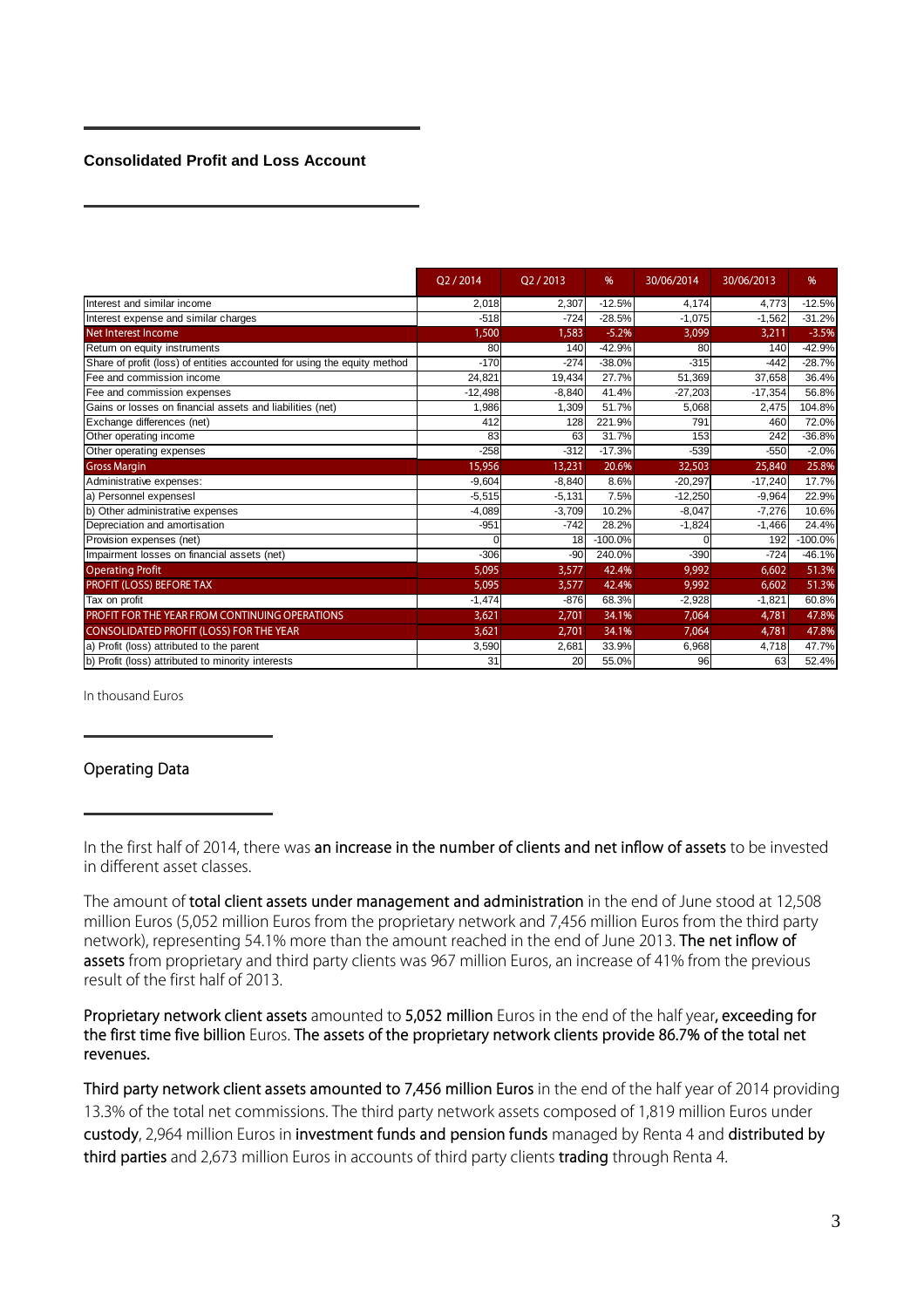**The client assets under management** in pension funds, investment funds and SICAVs amount to **4,587 million Euros** in the 30<sup>th</sup> of June.

Renta 4 Gestora manages in **proprietary investment funds** at the end of June 2014 a total of **2,113 million Euros** in assets, which is an increase of **1,035 million Euros** compared to the amount of 1,078 million Euros in the end of June 2013. In 12 months, Renta 4 Gestora practically **doubled** their amount of assets under management in investment funds.

**During the period of the first six months of the year**, Renta 4 Gestora increased assets under management in investment funds by 38%, standing out well above the sector in Spain, which increased in the same period by 16.4% according to Inverco.

Assets of Renta 4's clients **in international investment funds managed by third parties** amounted to **590 million Euros** compared to 404 million Euros in the end of the first half of 2013 (+46.0%).

With respect to **SICAVs**, Renta 4 Gestora managed **585 million Euros** in assets at the end of June 2014. Compared to the end of June 2013 and 463 million Euros, this represents an increase of 26.3%.

On the other hand, assets in **pension funds** stood at **1,889 million Euros** in the end of the first half of 2014, compared to 1,321 million Euros in the end of June 2013, a growth of 43.0% with respect to the first half of 2013.

The growth in client numbers remained at satisfactory levels, as **the total number of clients** at the end of June 2014 stood at 336,693, an increase of 17.3% comparing to the end of June 2013. Among these clients, **59,645** (+13.4%) represent the **proprietary network** and 277,048 (+18.2%) represent the third party network.

## • **Second quarter 2014 (April-June)**

The consolidated **net profit** for the second quarter of 2014 reached **3.6 million Euros**, compared to the 2.7 million Euros from the same period of the previous year.

A highlight of this period was the growth of **commissions charged**, including exchange differences and other operating income, which stood at **25.3 million Euros**. Compared to 19.6 million Euros last year, this represents an **increase of 29.0%**. In net terms, i.e. commissions received minus commissions paid, 12.3 million Euros was received in the quarter, 16.3% higher than last year.

Per business lines, in **brokerage commissions,** there was an increase to **13.3 million Euros** in the quarter compared to the 10.7 million Euros in the second quarter of 2013, resulting to an increase of 24.7%.

The commissions received from **Asset Management** amounted to **9.1 million Euros** compared to 6.0 million Euros in the second quarter of 2013, resulting to a growth of 53.1% with respect to the same quarter of the previous year.

From **Corporate Services**, the commissions decreased slightly to **2.3 million Euros** and in comparison to the 2.6 million Euros in the second quarter of 2013, resulted in a decrease of 11.5% compared to the same period of the previous year.

The **interest margin** in the second quarter of 2014 declined to **1.5 million Euros** which was a decline of 5.2% compared to the same quarter of last year.

The good performance in the **financial operations** stands out, as the result of the second quarter was **2.0 million Euros** in comparison to the 1.3 million Euros of the same period of last year.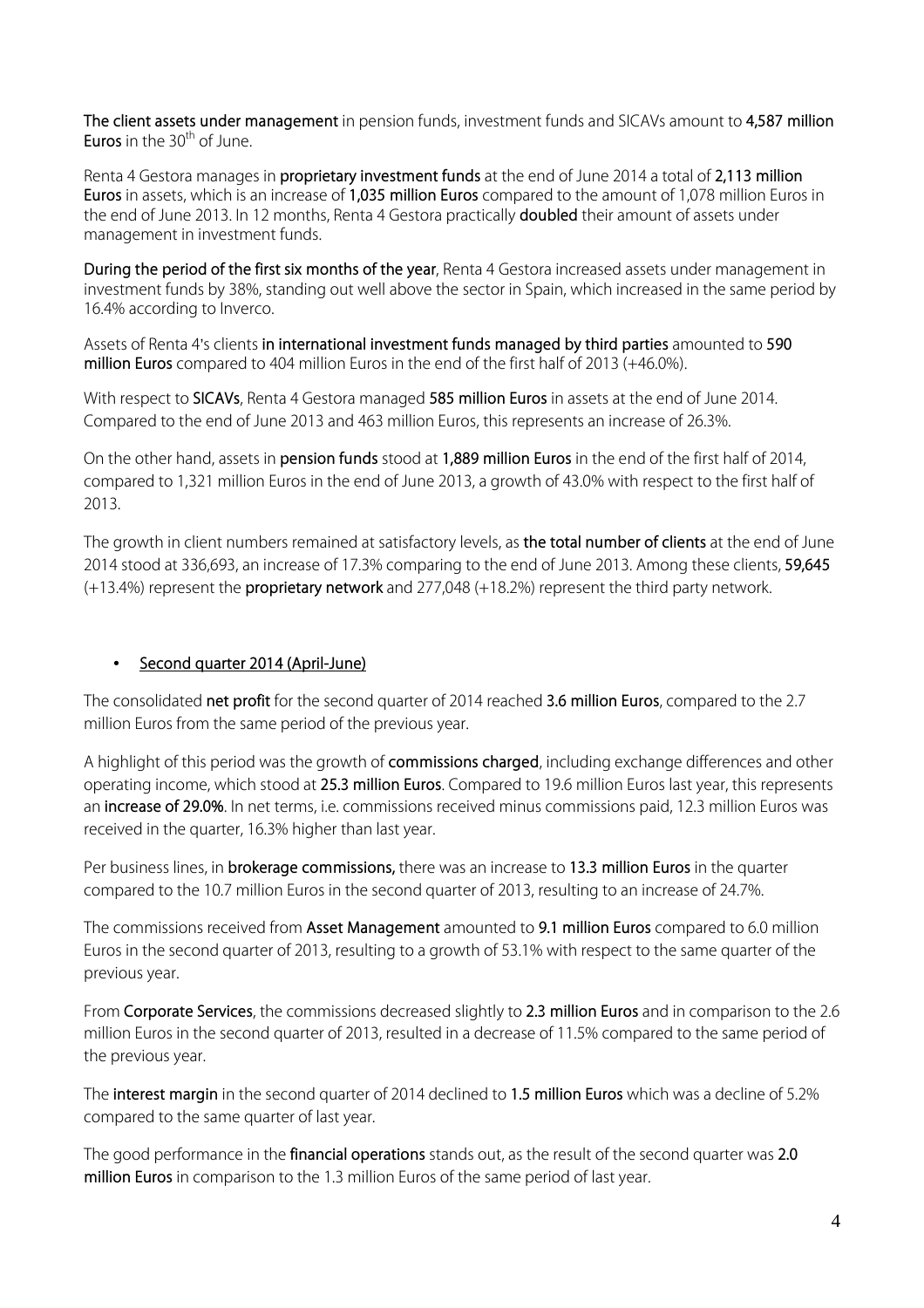The **operating expenses** (including amortization) of the quarter increased by 10.2%, amounting to 10.5 million Euros. Split into parts, **personnel expenses** in the quarter were 5.5 million Euros, which increased by 7.5% with respect to the same period of the last year. **Other administrative expenses** grew to 4.1 million Euros representing an increase of 10.2% compared to the same quarter of 2013. Lastly, **amortization** increased by 28.2% compared to the same period of 2013, equivalent to 0.95 million Euros in 2014.

## • 2014 Accumulated (January-June)

The **consolidated net profit** in the first half of 2014 amounts to **7.06 million Euros** in comparison to 4.78 million Euros in the first half of 2013, resulting into a growth of 47.8%.

In this quarter **commissions earned**, including exchange rate differences and other products, stand out. The positive development of an increase to 52.3 million Euros resulted into a **growth of 36.4%** compared to the same period of last year. In net terms, i.e. commission received minus commissions paid, 24.1 million Euros was received in the half year, which represents 19.0% more than in the same period of last year.

Per lines of business, the **brokerage commissions** increased to **28.8 million Euros** in the end of June exceeding the result of the previous year from the same period by 36.4%.

The commissions from **Asset Management** grew to **17.6 million Euros** compared to 11.8 million Euros from the first half of 2013, resulting to a growth of 49.6%. From **Corporate Services**, the commissions increased to **4.8 million Euros** and in comparison to the amount in the first half of 2013, 4.6 million Euros, this represents an increase of 4.9%.

**Interest margin** declined to **3.1 million Euros**, a decrease of 3.5% from the level of 3.2 million Euros in the first half of 2013.

**Result of financial operations** more than doubled as the figure grew from the one of 2013, 2.5 million Euros, to the amount of **5.1 million Euros** in 2014.

In terms of costs, the **operating expenses** (including amortization) increased in the first half of 2014 to **22.1 million Euros**, which was an increase of 18.3% to the amount of 18.7 million Euros in 2013.

**Personnel expenses** increased by 22.9% and in total they were 12.3 million Euros in the end of June 2014. **Other general administrative expenses** grew to 8.0 million Euros by 10.6%, comparing to 7.3 million Euros in the first half of 2013. Lastly, **amortization** increased to 1.8 million Euros in comparison to 1.5 million Euros last year, resulting to a growth of 24.4%.

In terms of **employee numbers**, the development of new international activities and increased business in the Renta 4 network led to an increase in the workforce from 332 to 373.

## **Market situation and outlook**

The **positive number of net asset inflows in the first half of the year** allows us to begin the second half of the year with assets under administration of over 12 billion Euros. Thus, we have a **reasonably positive outlook** for the development of profits for the rest of the year. This forecast is backed by the **international expansion** of Renta 4 and the **additional income** added from new business areas.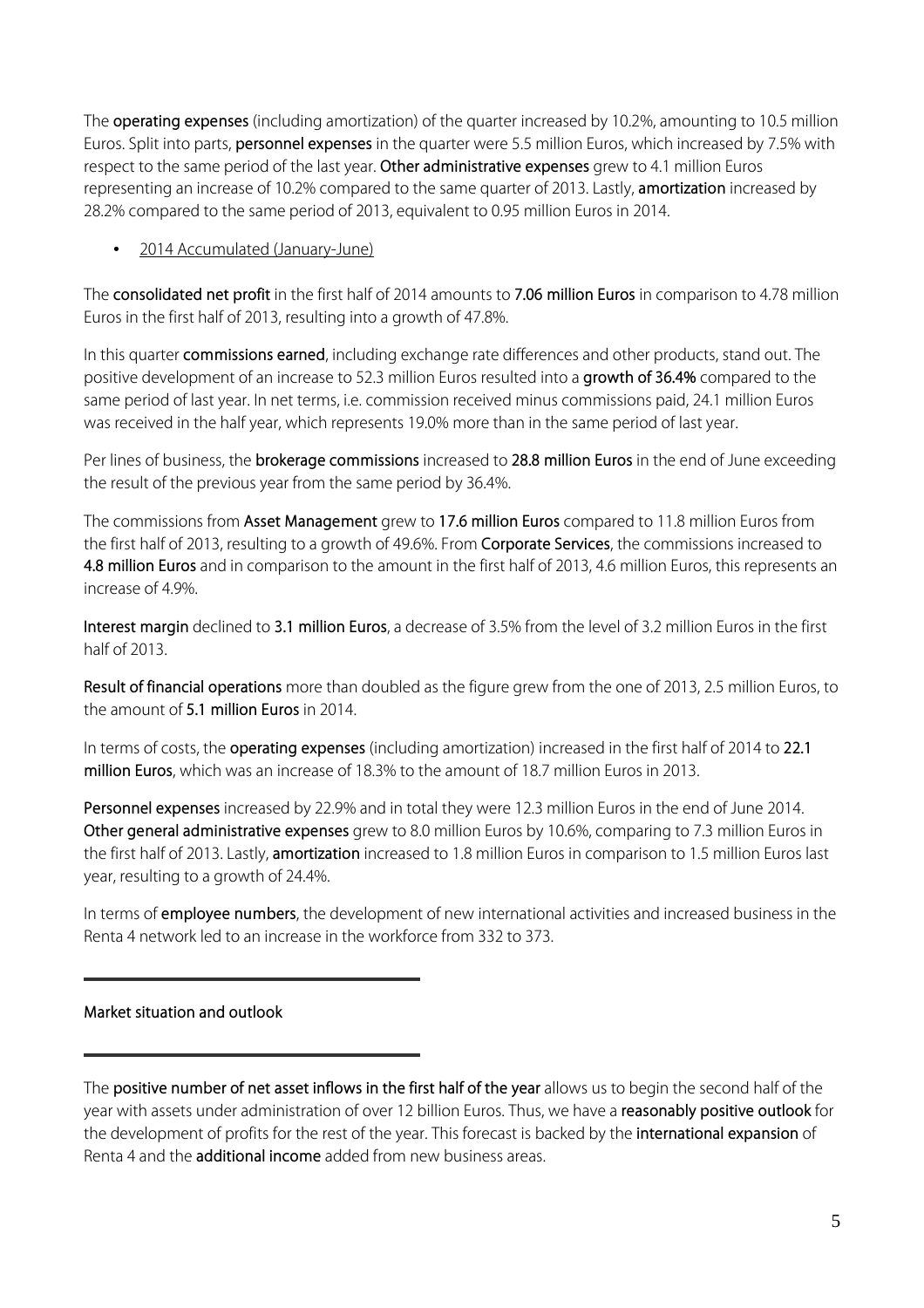**The environment of low interest rates and low volatility** in financial markets determines a scenario of a **more demanding competitive environment** for the remaining half of the year.

**In this scenario, Renta 4 Banco has the objective to maintain a sustained level of earnings growth** by founding this growth in **cost control** and maintaining a good **performance in net asset inflows** and in terms of all operational, financial and business variables.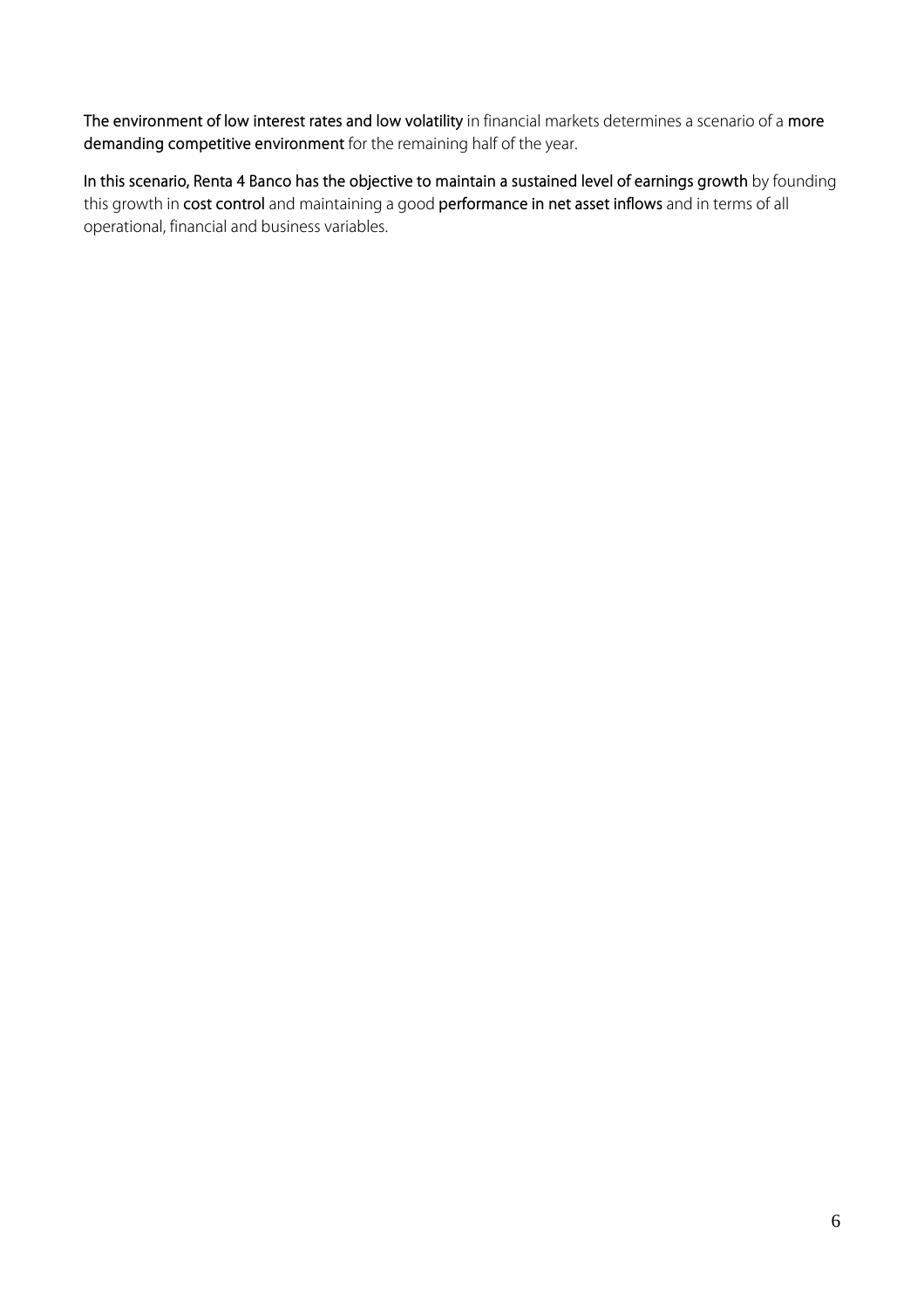| Consolidated Balance Sheet (in thousand Euros)                                                                    |                    |                  |
|-------------------------------------------------------------------------------------------------------------------|--------------------|------------------|
| <b>ASSETS</b>                                                                                                     | 30/06/2014         | 31/12/2013       |
| . Cash and balances with central banks                                                                            | 13.897             | 3.076            |
| 2. Financial assets held for trading                                                                              | 1.094              | 1.037            |
| Other financial assets at fair value through profit or loss                                                       |                    |                  |
| 4. Available-for-sale financial assets                                                                            | 664.390            | 401.834          |
| 5. Debt securities                                                                                                | 471.683            | 443.426          |
| 6. Held -to-maturity investments<br>7. Ajustes a activos financieros por macro-coberturas                         |                    |                  |
| 8. Hedging derivatives                                                                                            |                    |                  |
| 9. Non-current assets held for sale                                                                               |                    |                  |
| 10. Investments                                                                                                   | 3.745<br>3.745     | 3.202<br>3.202   |
| a) Associates<br>b) Jointly controlled entities                                                                   |                    |                  |
| 1. Insurance contracts linked to pensions                                                                         |                    |                  |
| 12. Reinsurance assets                                                                                            |                    |                  |
| 13. Property and equipment:                                                                                       | 33.592             | 32.372           |
| a) For own use                                                                                                    | 29.642             | 28.360           |
| b) Investment properties<br>14. Intangible assets:                                                                | 3.950<br>18.526    | 4.012<br>17.447  |
| a) Goodwill                                                                                                       | 15.460             | 15.460           |
| b) Otro intangible assets                                                                                         | 3.066              | 1.987            |
| 15. Tax assets                                                                                                    | 1.201              | 1.576            |
| a) Current                                                                                                        |                    | 57               |
| b) Deferred                                                                                                       | 1.199              | 1.519            |
| <b>16. Other assets</b><br><b>TOTAL ASSETS</b>                                                                    | 1.915<br>1.210.043 | 729<br>904.699   |
|                                                                                                                   |                    |                  |
| TOTAL EQUITY AND LIABILITIES                                                                                      | 30/06/2014         | 31/12/2013       |
| <b>TOTAL LIABILITIES</b>                                                                                          | 1.130.161          | 830.356          |
| 1. Financial liabilities held for trading                                                                         | 410                | 372              |
| 2. Other financial liabilities at fair value through profit or loss<br>3. Financial liabilities at amortized cost | 1.122.330          | 825.429          |
| Changes in the fair value of hedged items in portfolio hedges of interest rate risk                               |                    |                  |
| 5. Hedging derivatives                                                                                            |                    |                  |
| 6. Liabilities associated with non-current assets held for sale                                                   |                    |                  |
| 7. Liabilities under insurance contracts                                                                          |                    |                  |
| 8. Provisions                                                                                                     | 177<br>6.190       | 207<br>3.660     |
| 9. Tax liabilities<br>a) Current                                                                                  | 3.934              | 2.253            |
| b) Deferred                                                                                                       | 2.256              | 1.407            |
| 10. Fondo de la obra social (sólo Cajas de Ahorro y Cooperativas de crédito)                                      |                    |                  |
| 11. Other liabilities                                                                                             | 1.054              | 688              |
| 12. Cash                                                                                                          |                    |                  |
| <b>EQUITY</b><br><b>OWN FUNDS</b>                                                                                 | 79.882<br>76.781   | 74.343<br>74.025 |
| . Capital or endowment fund                                                                                       | 18.312             | 18.312           |
| a) Issued capital                                                                                                 | 18.312             | 18.312           |
| b) Less: uncalled capital                                                                                         |                    |                  |
| . Share premium                                                                                                   | 8.496              | 8.496            |
| 3. Reserves<br>4. Other equity instruments                                                                        | 45.386<br>142      | 37.520<br>1.027  |
| 5. Less: Treasury shares                                                                                          | $-2.523$           | $-488$           |
| 6. Profit (loss) attributable to the parent                                                                       | 6.968              | 11.099           |
| 7. Less: Dividends and remuneration                                                                               | 0                  | $-1.941$         |
| <b>VALUATION ADJUSTMENTS</b>                                                                                      | 1.679              | $-993$           |
| 1. Available-for-sale financial assets                                                                            | 1.907              | $-809$           |
| 2. Cash flow hedges<br>3. Hedges in net investments in foreign operations                                         |                    |                  |
| 4. Exchange differences                                                                                           | $-228$             | $-184$           |
| 5. Non-current assets held for sale                                                                               |                    |                  |
| 6. Companies accounted using the equity method                                                                    |                    |                  |
| Other valuation adjustments                                                                                       |                    |                  |
| <b>TOTAL EQUITY ATTRIBUTABLE TO THE PARENT</b>                                                                    | 78.460<br>1.422    | 73.032<br>1.311  |
| <b>MINORITY INTERSTS</b><br>1.Valuation adjustments                                                               | 107                | 88               |
| 2. Others                                                                                                         | 1.315              | 1.223            |
| <b>TOTAL EQUITY AND LIABILITY</b>                                                                                 | 1.210.043          | 904.699          |